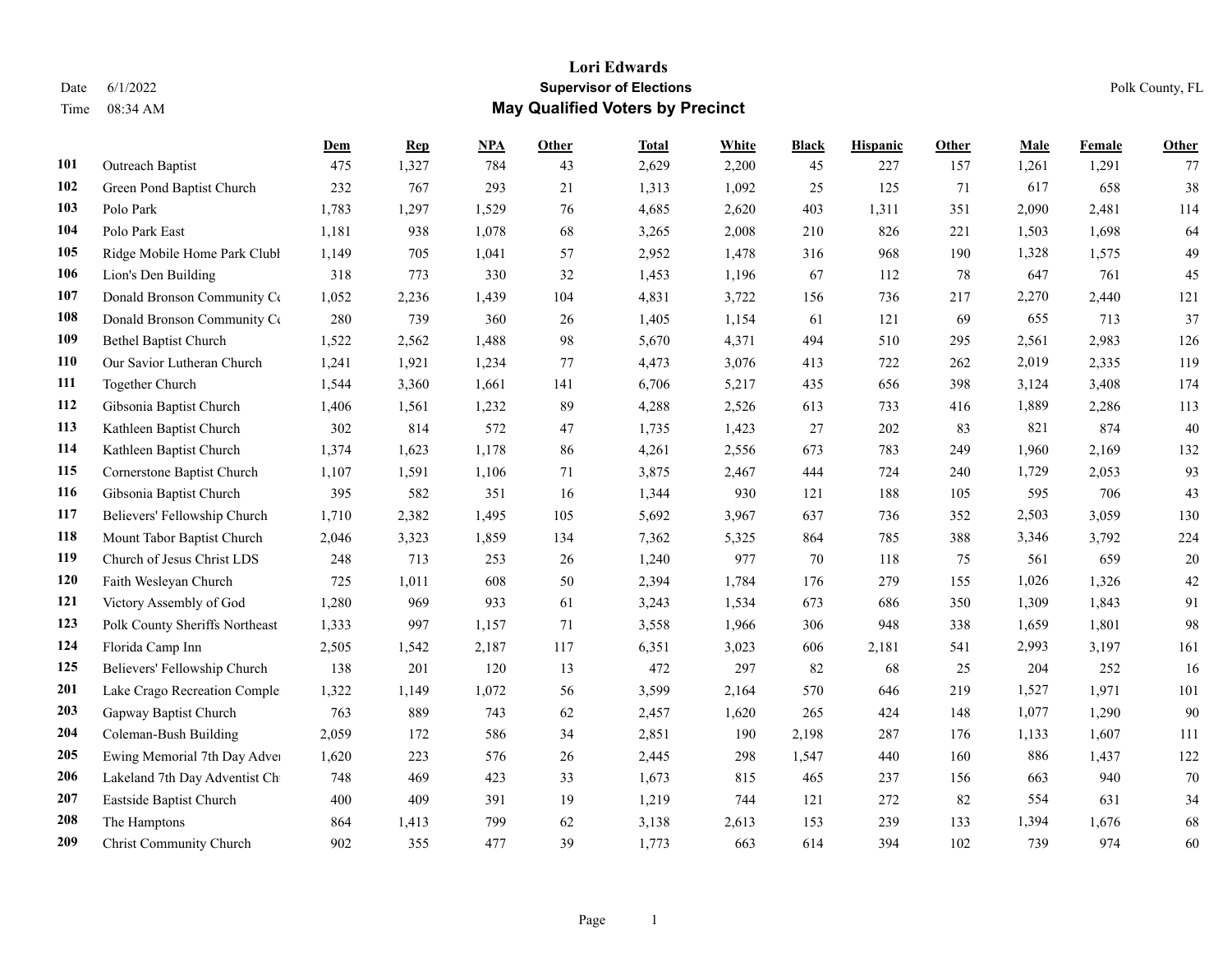|     |                                   | Dem   | <b>Rep</b> | NPA   | Other          | <b>Total</b> | <b>White</b> | <b>Black</b> | <b>Hispanic</b> | Other | <b>Male</b> | Female | <b>Other</b> |
|-----|-----------------------------------|-------|------------|-------|----------------|--------------|--------------|--------------|-----------------|-------|-------------|--------|--------------|
| 210 | First Baptist Institutional Churc | 642   | 121        | 237   | 19             | 1,019        | 233          | 543          | 149             | 94    | 427         | 545    | 47           |
| 211 | Family Worship Center             | 754   | 433        | 605   | 48             | 1,840        | 921          | 467          | 300             | 152   | 790         | 979    | 71           |
| 212 | Woodall's M. H. P.                | 543   | 633        | 522   | 42             | 1,740        | 1,144        | 152          | 349             | 95    | 789         | 906    | 45           |
| 213 | Winston Baptist Church            | 425   | 296        | 339   | 33             | 1,093        | 530          | 191          | 292             | 80    | 472         | 582    | 39           |
| 214 | Trinity United Methodist Churc    | 846   | 444        | 536   | 46             | 1,872        | 815          | 581          | 364             | 112   | 725         | 1,071  | 76           |
| 215 | First Baptist Church              | 68    | 174        | 89    | $\overline{4}$ | 335          | 239          | 38           | 40              | 18    | 142         | 192    |              |
| 216 | RP Funding Center                 | 435   | 448        | 317   | 31             | 1,231        | 961          | 103          | 94              | 73    | 523         | 679    | 29           |
| 217 | Lake Mirror Center                | 807   | 657        | 488   | 51             | 2,003        | 1,527        | 142          | 218             | 116   | 832         | 1,119  | 52           |
| 218 | New Beginnings Church of the      | 721   | 660        | 629   | 47             | 2,057        | 1,248        | 295          | 378             | 136   | 906         | 1,079  | 72           |
| 219 | Rhema Word of Faith Internatio    | 592   | 544        | 573   | 45             | 1,754        | 1,059        | 192          | 407             | 96    | 757         | 949    | 48           |
| 220 | Hilton Garden Inn                 | 1,104 | 1,968      | 1,236 | 138            | 4,446        | 2,977        | 449          | 750             | 270   | 2,035       | 2,343  | 68           |
| 221 | Heatherwood Village               | 851   | 1,572      | 734   | 67             | 3,224        | 2,533        | 161          | 381             | 149   | 1,363       | 1,810  | 51           |
| 222 | Mas Verde                         | 619   | 783        | 463   | 44             | 1,909        | 1,415        | 134          | 263             | 97    | 836         | 1,034  | 39           |
| 223 | College Heights Methodist Chu     | 401   | 597        | 259   | 28             | 1,285        | 1,068        | 27           | 79              | 111   | 540         | 668    | 77           |
| 224 | Cleveland Heights Golf Club       | 541   | 1,220      | 439   | 49             | 2,249        | 1,947        | 40           | 133             | 129   | 1,055       | 1,153  | 41           |
| 225 | CityPlace Church                  | 1,075 | 755        | 783   | 68             | 2,681        | 1,342        | 625          | 488             | 226   | 1,144       | 1,434  | 103          |
| 226 | Citrus Woods - Clubhouse Anne     | 678   | 758        | 690   | 26             | 2,152        | 1,428        | 248          | 348             | 128   | 896         | 1,191  | 65           |
| 227 | K-Ville Community Center          | 142   | 335        | 155   | 13             | 645          | 528          | 19           | 65              | 33    | 296         | 334    | 15           |
| 228 | United Methodist Temple           | 643   | 832        | 454   | 43             | 1,972        | 1,488        | 154          | 199             | 131   | 898         | 1,033  | 41           |
| 229 | Kelly Recreation Complex          | 741   | 1,119      | 487   | 49             | 2,396        | 1,921        | 157          | 204             | 114   | 1,011       | 1,344  | 41           |
| 230 | Cleveland Heights Baptist Chur    | 727   | 854        | 618   | 61             | 2,260        | 1,587        | 221          | 326             | 126   | 1,006       | 1,195  | 59           |
| 231 | First Alliance Church             | 991   | 1,233      | 797   | 76             | 3,097        | 2,240        | 342          | 313             | 202   | 1,331       | 1,694  | 72           |
| 232 | First Baptist Church              | 582   | 722        | 443   | 37             | 1,784        | 1,180        | 230          | 251             | 123   | 780         | 948    | 56           |
| 233 | Lakeland Elks Lodge #1291         | 394   | 559        | 280   | 24             | 1,257        | 921          | 94           | 147             | 95    | 526         | 692    | 39           |
| 234 | Heritage Baptist Church           | 161   | 353        | 167   | 16             | 697          | 510          | 57           | 86              | 44    | 327         | 356    | 14           |
| 235 | Fellowship Baptist Church         | 670   | 1,433      | 507   | 51             | 2,661        | 2,225        | 89           | 179             | 168   | 1,230       | 1,370  | 61           |
| 236 | Highland Park Church              | 1,140 | 1,975      | 924   | 78             | 4,117        | 3,273        | 237          | 375             | 232   | 1,833       | 2,186  | 98           |
| 237 | The Vineyard                      | 1,194 | 2,903      | 1,205 | 103            | 5,405        | 4,412        | 280          | 443             | 270   | 2,457       | 2,825  | 123          |
| 238 | Medulla Community Center          | 1,095 | 1,284      | 816   | 71             | 3,266        | 1,980        | 558          | 525             | 203   | 1,392       | 1,784  | 90           |
| 239 | Scott Lake Baptist Church         | 862   | 1,930      | 675   | 69             | 3,536        | 2,995        | 107          | 248             | 186   | 1,596       | 1,866  | 74           |
| 240 | Highlands Church of Christ        | 402   | 1,218      | 417   | 39             | 2,076        | 1,720        | 69           | 122             | 165   | 968         | 1,058  | 50           |
| 241 | Southside Baptist Church          | 1.050 | 2,150      | 1.002 | 68             | 4.270        | 2.991        | 273          | 379             | 627   | 1.991       | 2.139  | 140          |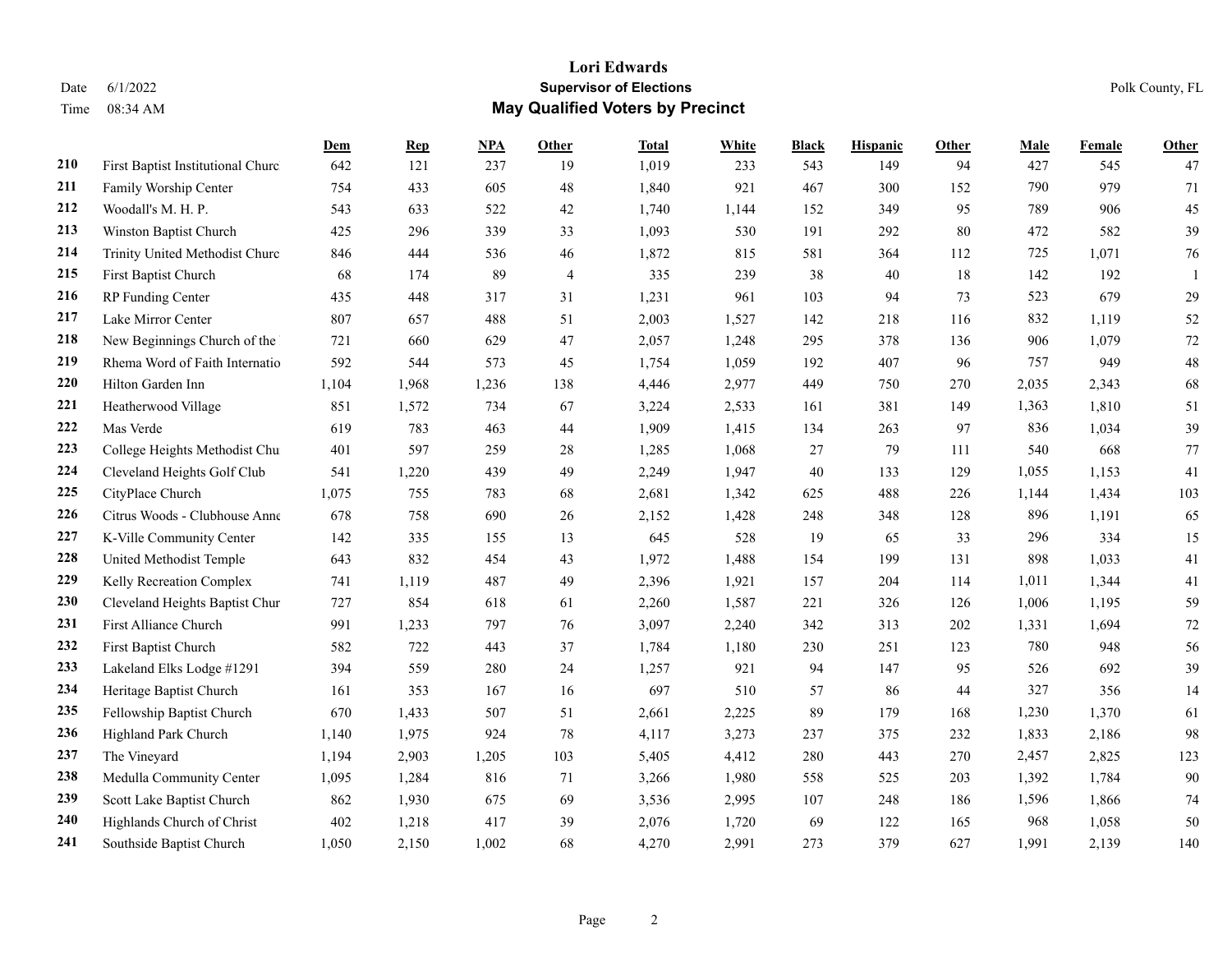|     |                                    | Dem   | <b>Rep</b> | NPA   | <b>Other</b> | <b>Total</b> | White | <b>Black</b> | <b>Hispanic</b> | Other | <b>Male</b> | Female | <b>Other</b> |
|-----|------------------------------------|-------|------------|-------|--------------|--------------|-------|--------------|-----------------|-------|-------------|--------|--------------|
| 242 | First Baptist Church               | 840   | 1,499      | 750   | 72           | 3,161        | 2,328 | 256          | 308             | 269   | 1,464       | 1,615  | 82           |
| 243 | Shepherds Community United N       | 1,460 | 2,632      | 1,420 | 136          | 5,648        | 4,103 | 483          | 737             | 325   | 2,629       | 2,871  | 148          |
| 244 | Willow Oak Baptist Church          | 862   | 1,370      | 952   | 56           | 3,240        | 2,175 | 225          | 672             | 168   | 1,443       | 1,702  | 95           |
| 245 | Trinity Baptist Church             | 1,547 | 2,453      | 1,474 | 113          | 5,587        | 3,872 | 546          | 813             | 356   | 2,513       | 2,910  | 164          |
| 246 | Willow Oak Baptist Church          | 252   | 434        | 302   | 30           | 1,018        | 717   | 41           | 205             | 55    | 455         | 536    | 27           |
| 247 | Mulberry Civic Center              | 1,019 | 1,214      | 795   | 51           | 3,079        | 2,124 | 478          | 308             | 169   | 1,338       | 1,645  | 96           |
| 248 | St John Neumann Catholic Chu       | 1,362 | 3,035      | 1,308 | 102          | 5,807        | 4,642 | 253          | 444             | 468   | 2,676       | 2,970  | 161          |
| 249 | Unity in the Grove Church          | 729   | 1,704      | 798   | 62           | 3,293        | 2,440 | 180          | 306             | 367   | 1,534       | 1,669  | 90           |
| 250 | Trinity Christian Center           | 898   | 1,311      | 779   | 59           | 3,047        | 1,963 | 357          | 431             | 296   | 1,362       | 1,604  | 81           |
| 251 | Trinity Christian Center           | 184   | 473        | 208   | 13           | 878          | 694   | 46           | 86              | 52    | 402         | 451    | 25           |
| 301 | Donald Bronson Community Co        | 483   | 721        | 521   | 42           | 1,767        | 1,201 | 135          | 325             | 106   | 856         | 865    | 46           |
| 302 | <b>Emerald Lakes MHP Clubhouse</b> | 1,319 | 738        | 1,370 | 51           | 3,478        | 1,279 | 352          | 1,614           | 233   | 1,601       | 1,784  | 93           |
| 303 | Lake Ariana Clubhouse              | 1,040 | 2,244      | 1,022 | 92           | 4,398        | 3,543 | 225          | 419             | 211   | 2,004       | 2,301  | 93           |
| 304 | Legacy Community Church            | 1,394 | 2,835      | 1,496 | 105          | 5,830        | 4,280 | 371          | 850             | 329   | 2,683       | 3,008  | 139          |
| 306 | Haines City Community Center       | 726   | 1,123      | 684   | 46           | 2,579        | 2,054 | 110          | 325             | 90    | 1,153       | 1,374  | 52           |
| 307 | Lena Vista United Methodist Cl     | 522   | 623        | 502   | 37           | 1,684        | 1,116 | 216          | 243             | 109   | 710         | 908    | 66           |
| 309 | Auburndale Civic Center            | 991   | 1,517      | 1,000 | 79           | 3,587        | 2,511 | 347          | 538             | 191   | 1,579       | 1,911  | 97           |
| 310 | First Church of God                | 239   | 375        | 244   | 22           | 880          | 700   | 37           | 97              | 46    | 417         | 442    | 21           |
| 312 | Lake Alfred City Hall              | 1,427 | 1,634      | 1,285 | 63           | 4,409        | 2,746 | 587          | 804             | 272   | 1,979       | 2,303  | 127          |
| 313 | The Rock of Winter Haven           | 1,668 | 1,123      | 1,456 | 58           | 4,305        | 1,871 | 727          | 1,457           | 250   | 1,884       | 2,296  | 125          |
| 314 | 1st Baptist Church of Lucerne P    | 1,457 | 1,678      | 1,536 | 77           | 4,748        | 2,892 | 370          | 1,266           | 220   | 2,155       | 2,501  | 92           |
| 315 | K-Ville Community Center           | 189   | 315        | 205   | 12           | 721          | 583   | 16           | 85              | 37    | 318         | 376    | 27           |
| 316 | Havendale Christian Church         | 438   | 246        | 235   | 28           | 947          | 398   | 309          | 180             | 60    | 412         | 509    | 26           |
| 319 | Abiding Savior Lutheran Churc      | 1,352 | 1,371      | 915   | 67           | 3,705        | 2,313 | 624          | 521             | 247   | 1,604       | 1,996  | 105          |
| 321 | Polk County Utilities Division     | 752   | 1,314      | 693   | 50           | 2,809        | 2,035 | 263          | 331             | 180   | 1,241       | 1,487  | 81           |
| 322 | The Way at Inwood                  | 978   | 591        | 633   | 44           | 2,246        | 1,038 | 653          | 395             | 160   | 920         | 1,228  | 98           |
| 323 | Westwood Missionary Baptist C      | 803   | 642        | 528   | 36           | 2,009        | 1,141 | 394          | 326             | 148   | 875         | 1,071  | 63           |
| 324 | Winter Haven Senior Adult Cen      | 571   | 561        | 359   | 24           | 1,515        | 1,023 | 205          | 186             | 101   | 598         | 868    | 49           |
| 325 | Samson Masonic Lodge #142          | 1,570 | 147        | 332   | 20           | 2,069        | 195   | 1,573        | 137             | 164   | 787         | 1,181  | 101          |
| 326 | Winter Haven Christian Church      | 1,843 | 1,453      | 1,296 | 85           | 4,677        | 2,455 | 1,058        | 873             | 291   | 2,071       | 2,482  | 124          |
| 327 | Faith Baptist Church               | 1,592 | 1,581      | 1,224 | 78           | 4,475        | 2,510 | 870          | 734             | 361   | 1,939       | 2,390  | 146          |
| 329 | Southside Baptist Church           | 1,237 | 1,317      | 1.032 | 65           | 3,651        | 2,187 | 516          | 733             | 215   | 1,539       | 2,019  | 93           |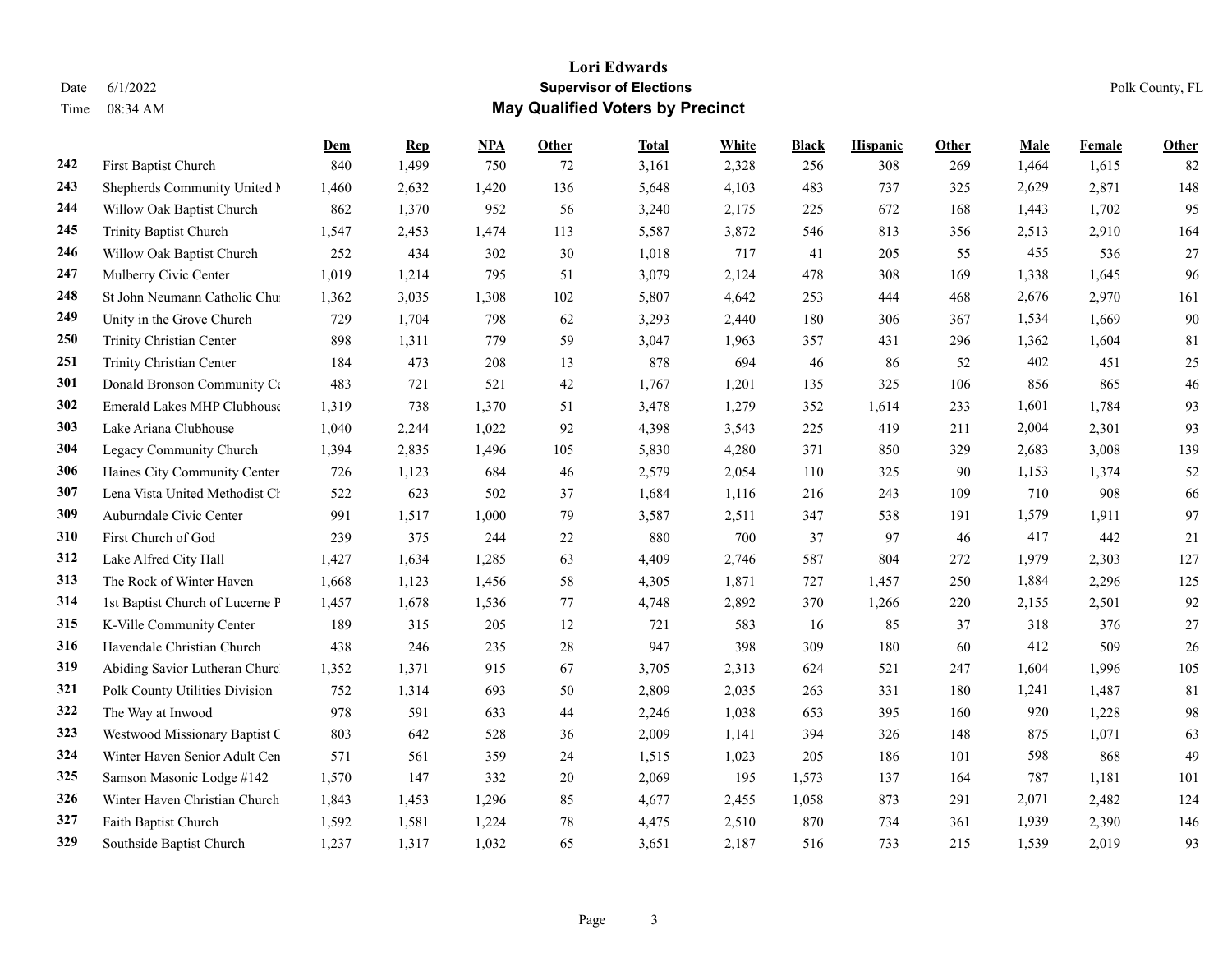|     |                                  | Dem   | <b>Rep</b> | NPA   | <b>Other</b> | <b>Total</b> | White | <b>Black</b> | <b>Hispanic</b> | Other | <b>Male</b> | Female | <b>Other</b>   |
|-----|----------------------------------|-------|------------|-------|--------------|--------------|-------|--------------|-----------------|-------|-------------|--------|----------------|
| 330 | First Church of the Nazarene     | 686   | 533        | 450   | 31           | 1,700        | 1,009 | 334          | 242             | 115   | 685         | 940    | 75             |
| 331 | Thrive Church                    | 497   | 1,012      | 388   | 30           | 1,927        | 1,528 | 122          | 192             | 85    | 799         | 1,091  | 37             |
| 332 | Resurrection Lutheran Church     | 1,019 | 1,593      | 952   | 68           | 3,632        | 2,570 | 329          | 492             | 241   | 1,579       | 1,945  | 108            |
| 333 | Spirit Lake Community Church     | 1,069 | 1,558      | 940   | 65           | 3,632        | 2,537 | 465          | 409             | 221   | 1,613       | 1,923  | 96             |
| 334 | Eagle Lake Church of Christ      | 388   | 708        | 340   | 27           | 1,463        | 1,186 | 63           | 146             | 68    | 657         | 772    | 34             |
| 336 | Hope Presbyterian Church         | 635   | 1,353      | 658   | 55           | 2,701        | 2,109 | 129          | 279             | 184   | 1,256       | 1,383  | 62             |
| 337 | Holy Cross Episcopal Church      | 875   | 1,482      | 828   | 81           | 3,266        | 2,450 | 268          | 336             | 212   | 1,451       | 1,749  | 66             |
| 338 | Eagle Lake Community Comple      | 557   | 665        | 506   | 30           | 1,758        | 1,040 | 201          | 404             | 113   | 761         | 942    | 55             |
| 339 | Cypress Ridge Presbyterian       | 1,067 | 2,258      | 995   | 74           | 4,394        | 3,228 | 343          | 512             | 311   | 2,017       | 2,262  | 115            |
| 340 | First Church of God              | 297   | 309        | 245   | 14           | 865          | 567   | 92           | 161             | 45    | 383         | 458    | 24             |
| 401 | <b>Sunlake Terrace Estates</b>   | 2,082 | 1,181      | 1,821 | 105          | 5,189        | 2,519 | 588          | 1,692           | 390   | 2,373       | 2,703  | 113            |
| 402 | Four Corners Baptist Church      | 2,479 | 2,287      | 2,354 | 119          | 7,239        | 3,962 | 525          | 2,282           | 470   | 3,356       | 3,724  | 159            |
| 403 | Kissimmee South Resort           | 1,656 | 1,345      | 1,527 | 87           | 4,615        | 2,175 | 581          | 1,464           | 395   | 2,201       | 2,331  | 83             |
| 404 | Tom Fellows Community Cente      | 3,003 | 1,801      | 2,828 | 149          | 7,781        | 2,810 | 901          | 3,593           | 477   | 3,532       | 4,066  | 183            |
| 405 | Parkview Christian Center - Hal  | 489   | 247        | 477   | 9            | 1,222        | 354   | 92           | 723             | 53    | 540         | 642    | 40             |
| 406 | Little Zion Primitive Baptist Ch | 1,253 | 850        | 1,302 | 59           | 3,464        | 1,509 | 305          | 1,403           | 247   | 1,648       | 1,731  | 85             |
| 407 | Oakland Neighborhood Center      | 2,532 | 698        | 1,435 | 36           | 4,701        | 779   | 1,759        | 1,871           | 292   | 2,000       | 2,538  | 163            |
| 408 | Trinity Worship Center Intl Min  | 2,813 | 1,669      | 2,708 | 99           | 7,289        | 2,830 | 971          | 2,989           | 499   | 3,225       | 3,871  | 193            |
| 409 | Haines City Community Center     | 1,423 | 827        | 1,111 | 52           | 3,413        | 1,182 | 588          | 1,392           | 251   | 1,459       | 1,849  | 105            |
| 410 | Calvary First Assembly of God    | 492   | 398        | 521   | 25           | 1,436        | 536   | 85           | 731             | 84    | 639         | 761    | 36             |
| 411 | Solivita                         | 2,489 | 2,417      | 1,602 | 94           | 6,602        | 4,802 | 678          | 557             | 565   | 2,982       | 3,504  | 116            |
| 412 | Poinciana Community Center       | 3,699 | 934        | 2,924 | 85           | 7,642        | 899   | 1,453        | 4,693           | 597   | 3,312       | 4,133  | 197            |
| 413 | Lake Hamilton Woman's Club       | 547   | 458        | 401   | 15           | 1,421        | 675   | 346          | 302             | 98    | 625         | 758    | 38             |
| 414 | Westgate Grenelefe Resort        | 544   | 981        | 581   | 34           | 2,140        | 1,440 | 177          | 417             | 106   | 1,007       | 1,096  | 37             |
| 415 | Calvary Baptist Church           | 1,376 | 2,136      | 1,180 | 87           | 4,779        | 3,232 | 575          | 701             | 271   | 2,128       | 2,550  | 101            |
| 416 | Dundee Community Center          | 1,549 | 1,185      | 1,202 | 63           | 3,999        | 1,862 | 819          | 1,061           | 257   | 1,786       | 2,112  | 101            |
| 418 | Lake Pierce Baptist Church       | 553   | 1,435      | 678   | 43           | 2,709        | 2,127 | 72           | 402             | 108   | 1,250       | 1,395  | 64             |
| 419 | Tuscany Preserve at Lake Maric   | 4,592 | 1,294      | 3,557 | 142          | 9,585        | 1,314 | 2,243        | 5,412           | 616   | 4,314       | 5,063  | 208            |
| 420 | Solivita                         | 436   | 341        | 225   | 23           | 1,025        | 626   | 114          | 180             | 105   | 434         | 563    | 28             |
| 421 | Polk County Sheriffs Northeast   | 754   | 734        | 608   | 37           | 2,133        | 1,352 | 158          | 501             | 122   | 974         | 1,117  | 42             |
| 501 | Good Hope Missionary Baptist     | 444   | 32         | 75    | 6            | 557          | 38    | 453          | 22              | 44    | 206         | 329    | 22             |
| 502 | Good Hope Missionary Baptist     | 45    | 14         | 12    | $\theta$     | 71           | 13    | 39           | 11              | 8     | 34          | 35     | $\overline{2}$ |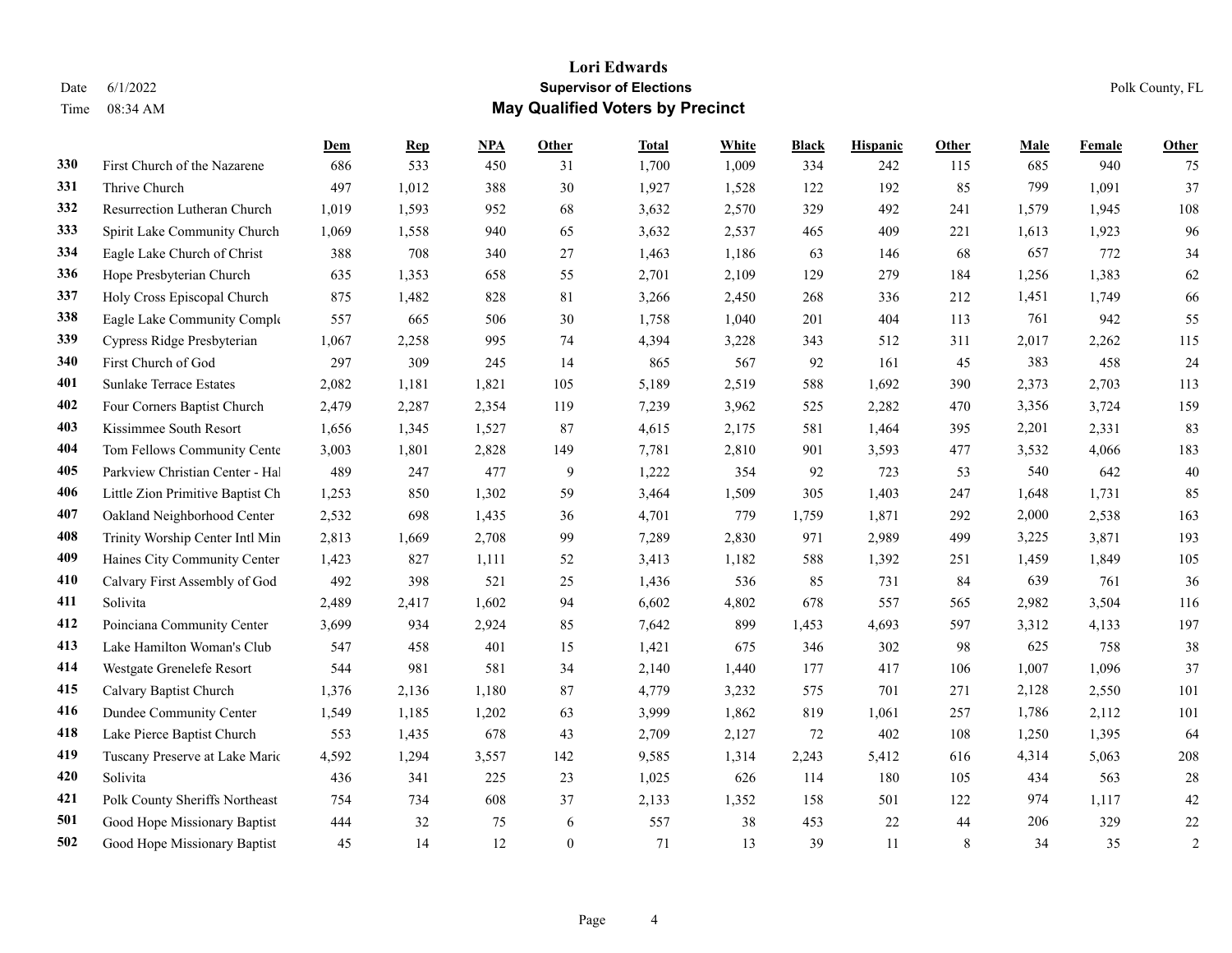|     |                                  | Dem   | <b>Rep</b> | NPA | Other          | <u>Total</u> | <b>White</b> | <b>Black</b> | <b>Hispanic</b> | Other | <b>Male</b> | Female | <b>Other</b> |
|-----|----------------------------------|-------|------------|-----|----------------|--------------|--------------|--------------|-----------------|-------|-------------|--------|--------------|
| 503 | Good Hope Missionary Baptist     | 167   | 60         | 51  | $\overline{4}$ | 282          | 97           | 144          | 16              | 25    | 126         | 138    | 18           |
| 504 | Polk Street Community Center     | 1,152 | 1,219      | 741 | 56             | 3,168        | 1,916        | 712          | 348             | 192   | 1,313       | 1,751  | 104          |
| 505 | First Baptist Church-Ministry C  | 712   | 456        | 438 | 34             | 1,640        | 809          | 473          | 256             | 102   | 670         | 900    | 70           |
| 506 | Bartow Assembly of God           | 386   | 614        | 326 | 36             | 1,362        | 1,078        | 85           | 111             | 88    | 601         | 715    | 46           |
| 507 | <b>Bartow Civic Center</b>       | 593   | 1,026      | 515 | 35             | 2,169        | 1,663        | 150          | 223             | 133   | 950         | 1,152  | 67           |
| 508 | <b>Bartow Civic Center</b>       | 377   | 968        | 283 | 27             | 1,655        | 1,372        | 48           | 143             | 92    | 713         | 898    | 44           |
| 509 | Carver Center                    | 701   | 160        | 207 | 10             | 1,078        | 245          | 673          | 64              | 96    | 426         | 606    | 46           |
| 510 | Centro Guadalupe Catholic Mis    | 553   | 437        | 554 | 20             | 1,564        | 686          | 193          | 557             | 128   | 688         | 796    | 80           |
| 511 | First Baptist Church of Lake Ga  | 428   | 930        | 507 | 40             | 1,905        | 1,452        | 107          | 230             | 116   | 822         | 1,010  | 73           |
| 512 | 1st Baptist Church of Bradley    | 252   | 268        | 130 | 6              | 656          | 408          | 187          | 26              | 35    | 287         | 355    | 14           |
| 513 | Redemption Baptist Church        | 87    | 54         | 48  | $\overline{4}$ | 193          | 72           | 35           | 76              | 10    | 76          | 108    | 9            |
| 514 | Alturas Women's Club             | 373   | 913        | 389 | 26             | 1,701        | 1,384        | 57           | 178             | 82    | 782         | 869    | 50           |
| 516 | American Legion                  | 311   | 605        | 255 | 20             | 1,191        | 883          | 84           | 152             | 72    | 542         | 597    | 52           |
| 517 | Fort Meade Community Center      | 611   | 319        | 202 | 9              | 1,141        | 448          | 460          | 164             | 69    | 479         | 618    | 44           |
| 518 | Ft Meade First Church of God     | 531   | 1,261      | 534 | 37             | 2,363        | 1,887        | 93           | 274             | 109   | 1,052       | 1,233  | 78           |
| 519 | Hampton Inn Lake Wales           | 558   | 539        | 545 | 37             | 1,679        | 851          | 268          | 422             | 138   | 727         | 902    | 50           |
| 520 | Redemption Baptist Church        | 193   | 216        | 223 | 9              | 641          | 369          | 14           | 207             | 51    | 257         | 340    | 44           |
| 521 | Redemption Baptist Church        | 322   | 292        | 311 | 18             | 943          | 460          | 71           | 349             | 63    | 391         | 507    | 45           |
| 522 | Resurrection Lutheran Church     | 998   | 1,219      | 830 | 68             | 3,115        | 2,083        | 358          | 429             | 245   | 1,378       | 1,660  | 77           |
| 523 | <b>B</b> Street Community Center | 522   | 111        | 161 | 12             | 806          | 142          | 517          | 102             | 45    | 317         | 460    | 29           |
| 524 | Hampton Inn Lake Wales           | 739   | 1,153      | 696 | 65             | 2,653        | 2,018        | 165          | 355             | 115   | 1,209       | 1,383  | 61           |
| 525 | Hampton Inn Lake Wales           | 88    | 184        | 79  | 6              | 357          | 301          | 20           | 25              | 11    | 152         | 199    | 6            |
| 526 | Lake Ashton Clubhouse            | 587   | 982        | 447 | 34             | 2,050        | 1,649        | 197          | 119             | 85    | 960         | 1,061  | 29           |
| 527 | Lake Wales Administration Buil   | 845   | 768        | 590 | 52             | 2,255        | 1,310        | 473          | 327             | 145   | 966         | 1,228  | 61           |
| 528 | James P. Austin Jr Center        | 454   | 109        | 168 | 11             | 742          | 166          | 405          | 112             | 59    | 307         | 408    | 27           |
| 529 | Lake Ashton Clubhouse            | 1,163 | 1,404      | 935 | 71             | 3,573        | 2,309        | 478          | 507             | 279   | 1,594       | 1,901  | 78           |
| 530 | Holy Spirit Catholic Church      | 1,093 | 1,141      | 753 | 51             | 3,038        | 1,826        | 507          | 545             | 160   | 1,286       | 1,654  | 98           |
| 531 | Crooked Lake Community Cent      | 299   | 496        | 250 | 24             | 1,069        | 788          | 68           | 143             | 70    | 464         | 577    | 28           |
| 532 | Parakeet MHP                     | 566   | 554        | 249 | 29             | 1,398        | 796          | 440          | 95              | 67    | 576         | 780    | 42           |
| 533 | Lakeshore Club Villas            | 753   | 1,092      | 610 | 50             | 2,505        | 1,863        | 63           | 450             | 129   | 1,202       | 1,244  | 59           |
| 534 | Wayside Baptist Church           | 225   | 668        | 218 | 20             | 1,131        | 1,024        | 10           | 54              | 43    | 536         | 560    | 35           |
| 535 | Crooked Lake Community Cent      | 210   | 465        | 223 | 10             | 908          | 705          | 45           | 120             | 38    | 406         | 483    | 19           |